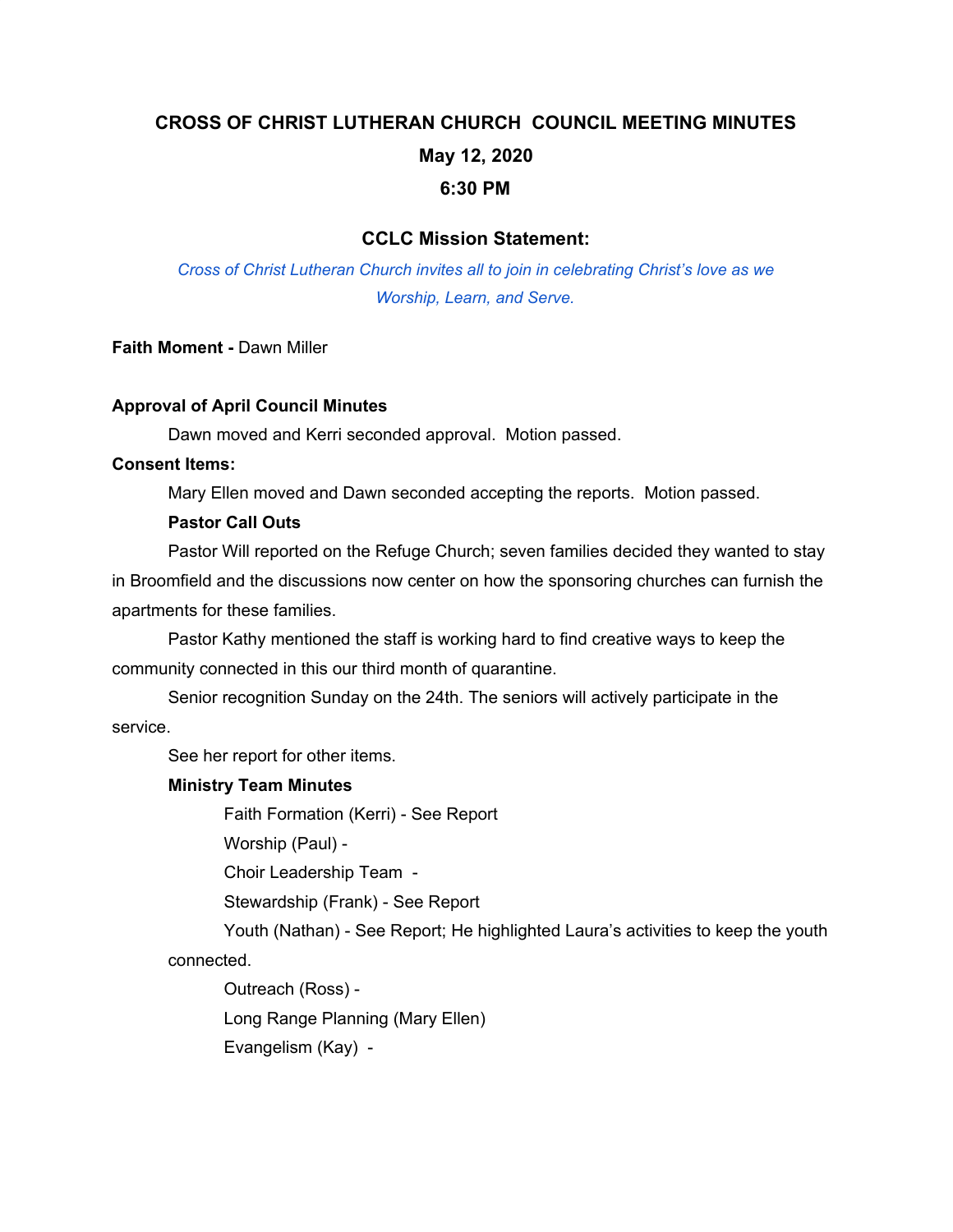Preschool (Katy) - Bonuses were approved for teachers under a new structure. Chances of summer camp occurring are pretty slim with current COVID situation.

CCMA (Paul) - See Report Lessons continue on-line; no students have dropped due to the switch to on-line lessons.

Property (Ryan) The intercom system is installed; the office and preschool doors have cameras that interface with each office. The office personnel can greet then admit by pushing a button anyone coming to the door.

# **SubTeam Reports**

- Finance Team Met Monday evening. Updated on PPP. Year to date financials are still OK, income in April was ahead by about \$2K; we're ahead by \$48K for the year in income. Expenses are behind by about \$11K. All totalled, we are about \$65K in the positive compared to budget. Trend is for members to give on line -number doing this is going up Next month, we'll have to determine what to do about the \$655/month set aside for mortgage expenses and if we don't need to use this to consider 1% raises for staff. Finance committee decided to let the ARM continue with its new rate.
- Safety Task Force On Hold until Building reopens. Intercom/video has been put in on Monday / Tuesday
- HR Team CBI Audit in February. Developed a Mitigation plan and Background check policy concerning retention and use. CCMA will need to do this in the future - Paul will take this to Andy and the CCMA board.
- Tech Team -
- Gift Policy Team Dawn Miller, Lance Ziettlow (treasurer), Frank Carau (Stewardship), Kathleen Briscoe (LRP), Charla Wilbur (Other), Pastor Kathy - See Report;

# **UNFINISHED BUSINESS**

Online Worship Update - there may be some tech expenses for making sure our technology will support the continuing on-line worship and other activities

- All on Screens continue with online worship with virtual choir and virtual band; info on screen well received.
- Bishop Eaton preaching on June 7 via a recorded sermon.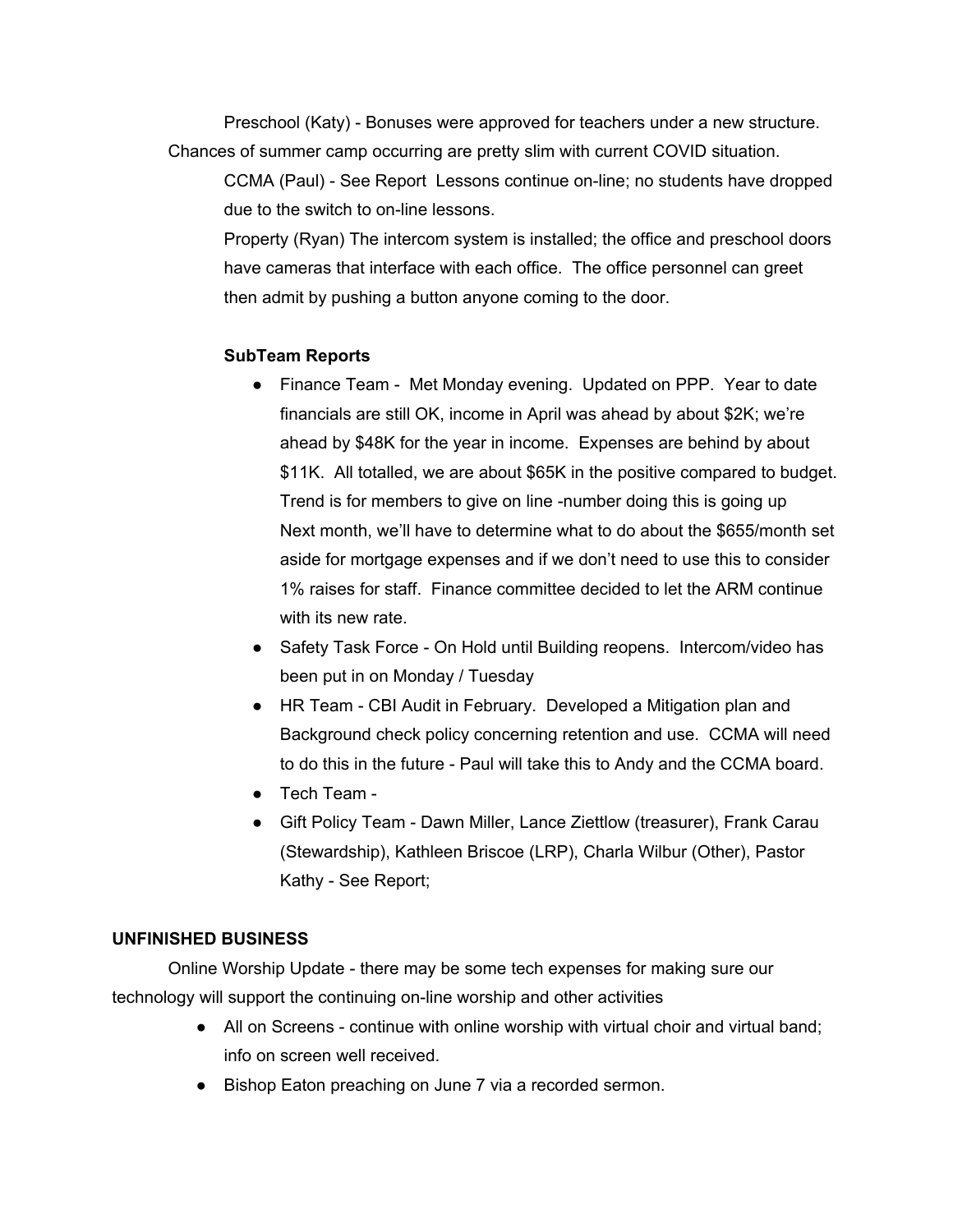• Senior Sunday - May 24

## Member Check-in Update

● On third round

# PPP Fund

• Feedback; Lance and Ryan answered questions from the men's study group about the PPP money. Some concern expressed that these monies were for small businesses, not churches. We accessed the money to protect our staff and preschool staff salaries.

## **Staffing**

- VBS Coordinator Revisit in June; Recommendation in the May Council folder. With the chances of VBS being canceled, it's proposed to take the remaining 250 hours Natalie has in her contract to help Amy Pallas in children's ministry. Rod moved and Dawn seconded a motion to move Natalie's duties for the remainder of her contract (not used for VBS) to assisting Amy Pallas in children's ministries. Motion passed.
- Think about the rest of 2020 and 2021; think about moving into 2021 and what this might mean for the budgeting process, staff duties, etc.
- Audio Visual Technical Director 10 hours a week (\$12,750 / yr based on Financial Secretary salary); Scott Elvington currently volunteers 10hrs/week in this capacity. Comments revolved around whether on-line worship will continue and for how long. Pastor Kathy, Lance and Nikki will look for ways to fund this. This issue will

## **NEW BUSINESS**

Synod Assembly Report

● Asked for refund of our registration. Return of \$1,000. Cost was \$125

Rainbow Trail Camp

- First week of camp cancelled CCLC is usually in weeks 2,3 and 5
- The rest of June is doubtful encouraging to move to later in the summer
	- Three students from CCLC have cancelled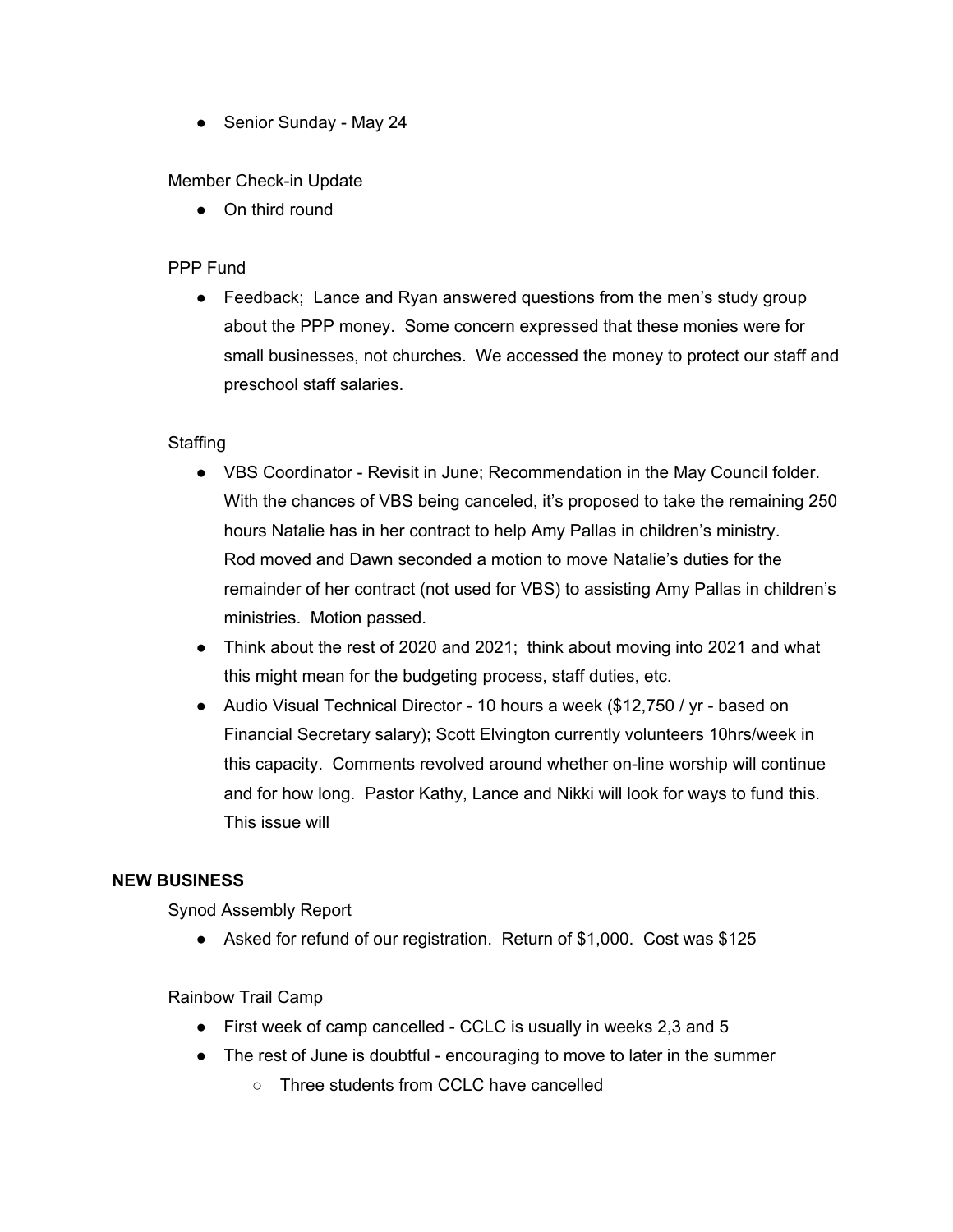- Scholarships / Donation
	- Holding \$4,197 for scholarships until confirmation of camp
	- At June meeting determine if we offer a donation to camp if camp is cancelled and scholarships not used

### Reopening Procedure

- See Reopening Worship Plan PDF
- Recommendation of the Staff: *"Cross of Christ Lutheran Church worship and building will be closed at least through August 1. At which time guidelines will be published to answer the questions of under what circumstances we will able to gather and worship safely. We will continue to have meaningful online worship and continue our mission in our community to invite people to celebrate Christ love as we worship, learn, and serve. We will reevaluate our worship and fellowship opportunities if the situation around Covid-19 changes"* Rod moved and Lance seconded to approve this statement to send to the congregation with the Executive Committee developing the guidelines to bring to the Council for approval to then inform the congregation. Motion approved.
- Videos

## **About Covid-19**

○ [https://us02web.zoom.us/rec/play/6Z0ucrr-\\_z43TtDG4QSDA\\_EqW466f6i](https://us02web.zoom.us/rec/play/6Z0ucrr-_z43TtDG4QSDA_EqW466f6is2yVL-vALmky9U3BQO1DwY7pDYetnC86r_1FTMzLcRO-xQs63?continueMode=true&_x_zm_rtaid=f6irsMmDTci5yYGaFu0tBA.1588800445225.c09324c526968893c07a2c37ffd00a33&_x_zm_rhtaid=889) [s2yVL-vALmky9U3BQO1DwY7pDYetnC86r\\_1FTMzLcRO-xQs63?continu](https://us02web.zoom.us/rec/play/6Z0ucrr-_z43TtDG4QSDA_EqW466f6is2yVL-vALmky9U3BQO1DwY7pDYetnC86r_1FTMzLcRO-xQs63?continueMode=true&_x_zm_rtaid=f6irsMmDTci5yYGaFu0tBA.1588800445225.c09324c526968893c07a2c37ffd00a33&_x_zm_rhtaid=889) eMode=true& x zm\_rtaid=f6irsMmDTci5yYGaFu0tBA.1588800445225.c [09324c526968893c07a2c37ffd00a33&\\_x\\_zm\\_rhtaid=889](https://us02web.zoom.us/rec/play/6Z0ucrr-_z43TtDG4QSDA_EqW466f6is2yVL-vALmky9U3BQO1DwY7pDYetnC86r_1FTMzLcRO-xQs63?continueMode=true&_x_zm_rtaid=f6irsMmDTci5yYGaFu0tBA.1588800445225.c09324c526968893c07a2c37ffd00a33&_x_zm_rhtaid=889)

#### **Future Worship**

- [https://www.youtube.com/watch?feature=youtu.be&v=0uAKQXagwms&app=d](https://www.youtube.com/watch?feature=youtu.be&v=0uAKQXagwms&app=desktop) [esktop](https://www.youtube.com/watch?feature=youtu.be&v=0uAKQXagwms&app=desktop)
- [https://www.christianitytoday.com/ct/2020/may-web-only/when-churches-reo](https://www.christianitytoday.com/ct/2020/may-web-only/when-churches-reopen-phase-coronavirus-covid-19-guidelines.html) [pen-phase-coronavirus-covid-19-guidelines.html](https://www.christianitytoday.com/ct/2020/may-web-only/when-churches-reopen-phase-coronavirus-covid-19-guidelines.html)
- 24 [Questions](https://kenbraddy.com/2020/04/18/20-questions-your-church-should-answer-before-people-return/) Your Church Should Answer Before People Return

#### **Treasurer's Report:** (covered in Finance Team report)

Financial Statement Capital Improvement Average Giving / Attendance Monthly Mission, Ministry